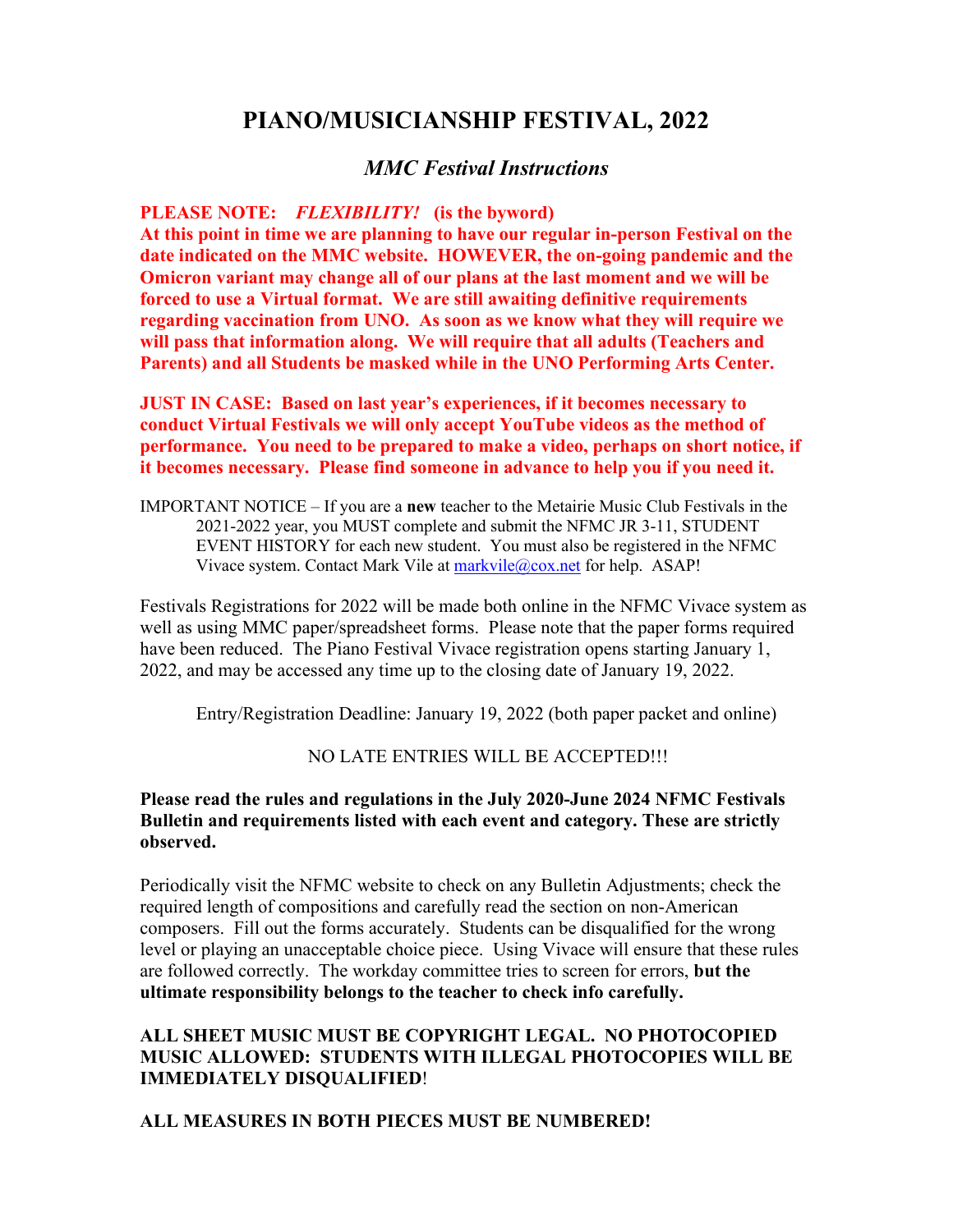#### **Students in Elementary I and above: Choice piece must be an original composition (not simplified or arranged) of a non-American Composer.**

All students with SUPERIOR ratings from last year MUST progress to the next higher level; see pg. 2 of Bulletin. There are some exceptions in some different events.

Teachers will be notified when and where to pick up packets when recording of results is finished by the Festivals Chairman.

HONORS RECITAL: An Honors Recital will not be held this year. Judges will select Honors recipients and names will be posted on the MMC web site.

MUSICIANSHIP (THEORY) TEST: Theory Tests will NOT be administered on the day of Festival. As we did last year the test will be given by student's Teacher prior to Festivals day. Only Superiors must progress to the next level. The Theory Chairman will email tests to Teachers. Tests must be completed prior to the Festival date and returned to:

| Theory Chairman: | Margarita Harvey      |  |
|------------------|-----------------------|--|
|                  | 109 Lark Street       |  |
|                  | New Orleans, LA 70124 |  |
|                  | 504/401-3517          |  |

FORMS

#### **PLEASE NOTE: SOME FORMS USED IN THE PAST ARE BEING ELIMINATED! OTHER CHANGES ARE NOTED BELOW IN RED.**

ALL FORMS AND FEES ARE DUE AT THE TIME OF THE DEADLINE. INCOMPLETE ENTRIES WILL BE DISALLOWED AND THE STUDENT WILL NOT PERFORM!

Please make sure you use the current forms. Please discard older forms; use only forms dated 2021 (from NFMC) or 2022 (from MMC). Consult MMC web site for all forms.

The following four (4) forms must be included in your packet as applicable.

- 1. ALL ENTRANTS: all participants must use NFMC form JR 3-8 dated 2021. This form replaces the Official Application Form, which was used for Pre-Primary and statement of non-use of photocopies. This is an editable PDF form that can be downloaded, filled in, and printed out, submitted with Teacher signature. It must be completely filled in!
- 2. TRANSFER STUDENTS: Contact Festival Chairman if transfer is within the Metairie Music Club. If student is transferring in from a different LFMC club, or from out of State the NFMC form JR 3-1 dated 2021, must be used.
- 3. TEACHER'S LIST: **The Teacher's List has been redesigned and simplified. Please READ AND FOLLOW DIRECTIONS on the List! Only one copy is needed.** If at all possible please fill out the Teacher's List electronically and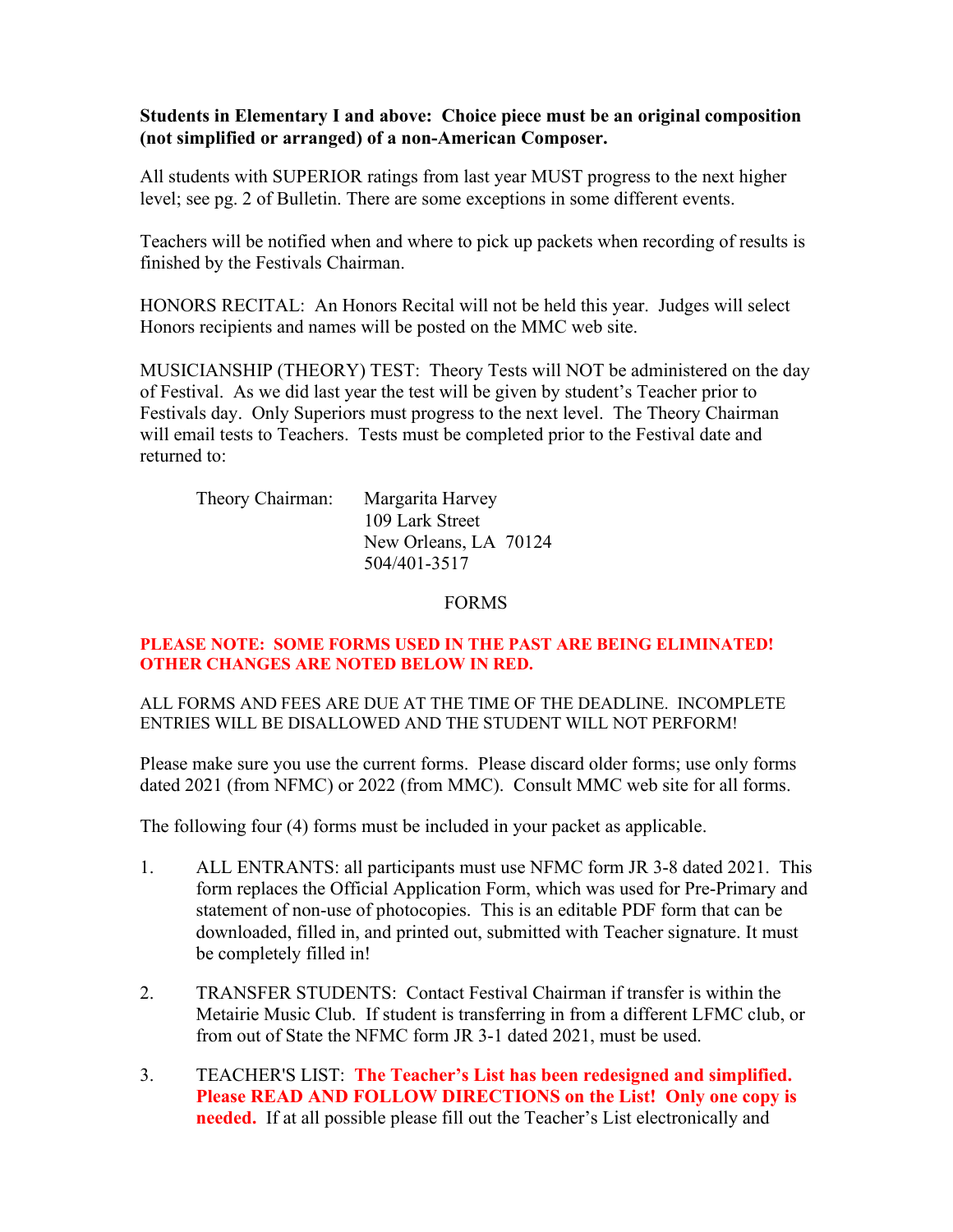email to: [markvile@cox.net.](mailto:markvile@cox.net) Either Excel or PDF format is acceptable. You should be able to edit the PDF on your device.

List students as: Last name, First name List each event on a SEPARATE PAGE.

### **RATING SHEETS: No Rating Sheets are needed. Do NOT send Rating Sheets! (Note: Vivace will generate bar-coded Rating Sheets. We will print them for you from Vivace.)**

#### **3x5 CARD: No 3x5 Cards are needed for new students. Do NOT send 3x5 Cards!**

4. WORK SCHEDULE/PAYMENT (At the end of this letter or on MMC website): Please fill out and return with **one** check attached for all fees. Make check payable to Metairie Music Club - include all fees. This check should be for piano/musicianship festival only. Do not include monies for other Festivals. However, please indicate students participating in other festivals (Strings or Voice) and notate which is first event and which are considered second/subsequent events because of participation in the other festival events.

**Mail** or **drop off** completed packet containing all forms, and payment by deadline to Piano Festival Chairman:

> Irene Vile 1501 Airline Park Blvd Metairie, LA 70003 504-723-9357 - Cell 504-455-4061 - Home